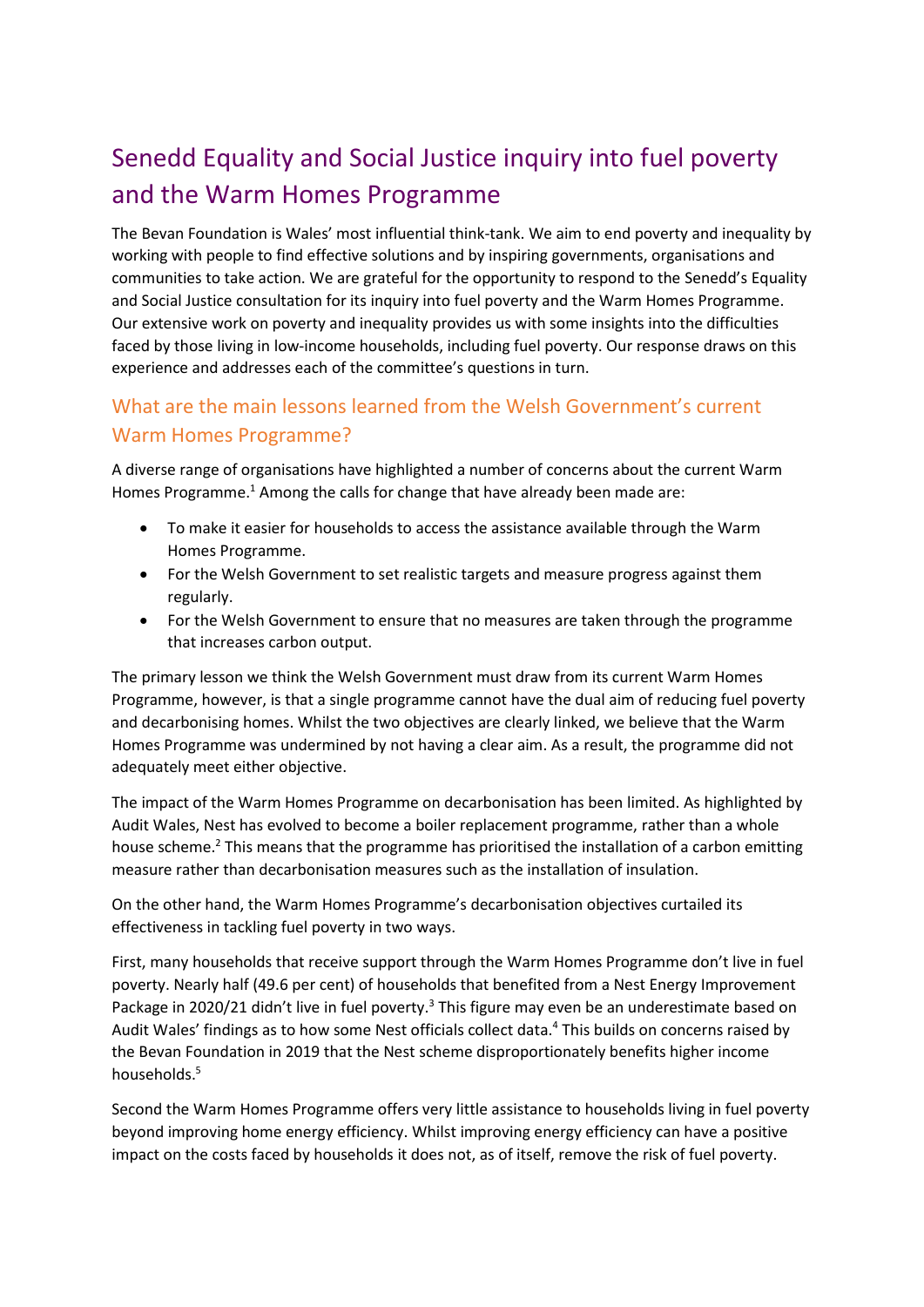In most energy efficient dwellings, households are still faced with energy bills. If fuel prices are high, or a household's income is low, using relatively small amounts of fuel can still push families into fuel poverty. This situation is exacerbated by the fact that whilst low-income households spend less on their energy bills than higher income households, it accounts for a greater proportion of their spending.<sup>6</sup>

# How can these lessons help shape the next iteration of the Warm Homes Programme to ensure that it better supports those living in, or at risk of, fuel poverty?

We suggest that to successfully address fuel poverty and to decarbonise housing, the Welsh Government should develop two separate programmes. Our recent experience in Wales suggests that it is very difficult to design a single programme that can accommodate both objectives. This the result of the differing policy priorities related to both goals.

The overriding objective of a decarbonisation programme is to reduce carbon emissions. Household incomes and energy prices are secondary concerns. The overriding objective of a fuel poverty programme is to ensure people can afford to heat their homes to an adequate level. Energy efficiency does matter, but household incomes and energy prices are just as important.

Developing two separate programmes would allow the Welsh Government to ensure that it takes adequate measures to both tackle fuel poverty and to decarbonise housing stock.

We would envisage that the first of these programmes would focus primarily on decarbonising housing. We suggest that this programme should be open to all households living in energy inefficient homes and provide a mixture of financial assistance and advice to households who wish to make their homes more energy efficient. The level of financial support available to households should be based on a sliding scale, with all households that are eligible for Universal Credit and equivalent legacy benefits entitled to see the cost of decarbonising their home covered in full.

The second of these programmes should focus specifically on fuel poverty. This programme could focus on measures beyond retrofitting properties, ensuring that households who have taken every available measure to improve their home's energy efficiency, but who are still struggling with energy costs are provided with assistance. Assistance provided through such a scheme would include measures such as advice, repairs and financial help. The Welsh Government's recent decision to launch a winter fuel support scheme is a step in the right direction in recognising the need to look at the problem more holistically. $<sup>7</sup>$ </sup>

With regards to the specific questions raised by the committee our response is set out below:

### **What should the eligibility criteria for home energy efficiency measures be?**

As noted above the Bevan Foundation believes that there is a need to move away from a model where energy efficiency measures are seen as the only solution to fuel poverty.

We recommend that all households eligible for Universal Credit and equivalent legacy benefits should be entitled to see the cost of decarbonising their home covered in full, with this forming part of a broader programme of support.

### **Should the area-based approach to tackling fuel poverty (Arbed) continue?**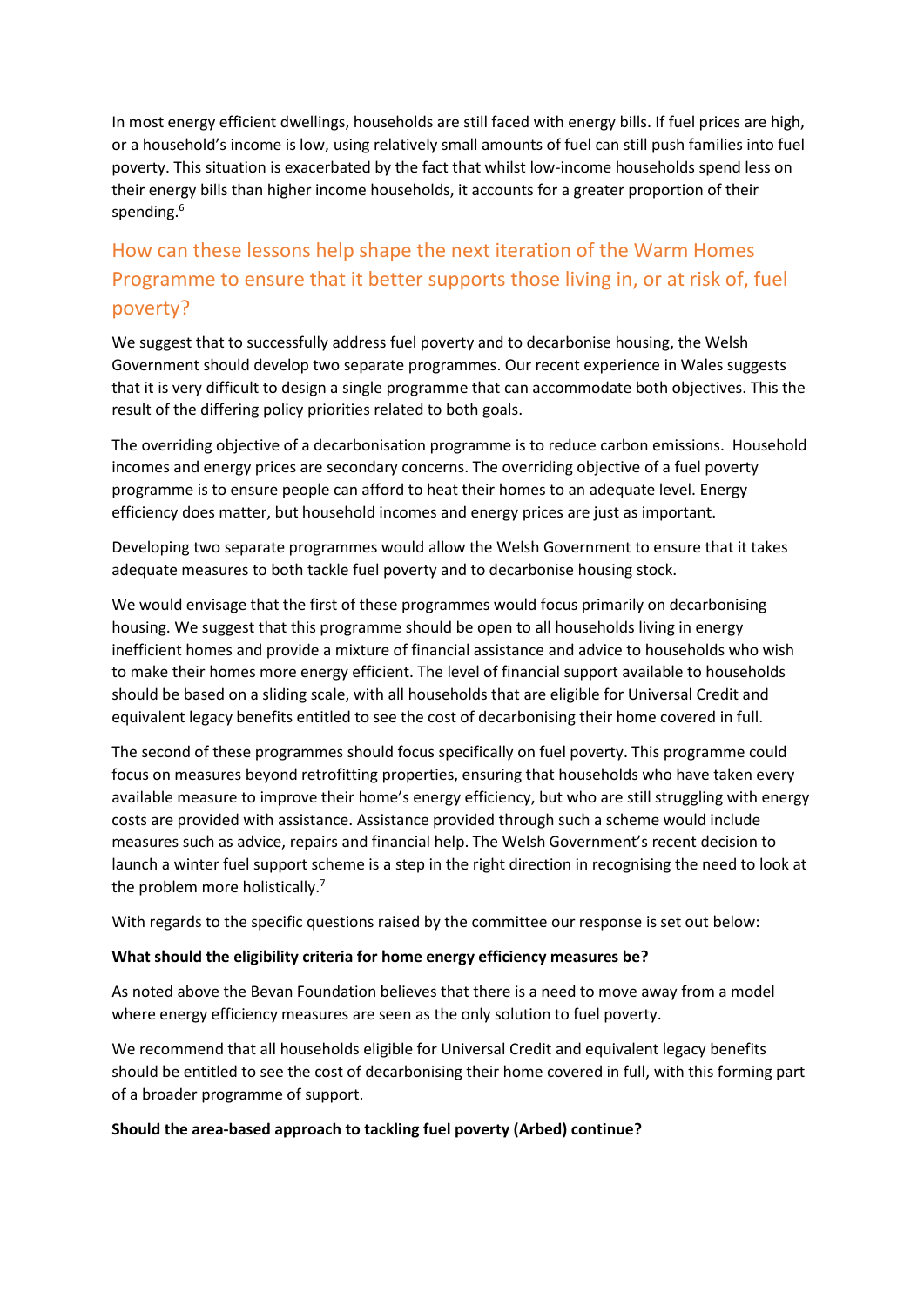The Audit Wales report leaves little doubt that there were serious shortcomings with the way that Arbed was administered.<sup>8</sup> We do believe however, that there may be a place to retain an area-based approach to tackling fuel poverty.

Area-based programmes do offer some benefits over national schemes. Area-based schemes provide economies of scale benefits, with contractors able to work on numerous properties in a location. It can also help reduce stigma, ensuring more homes are decarbonised.

Given the evidence collated by Audit Wales we believe that were area-based schemes retained by the Welsh Government it should move from a top-down approach to identifying areas that are covered by the scheme to a more localised approach. Local authorities are better placed to understand which of their communities would most benefit for area-based interventions and how such interventions would align with broader regeneration work ongoing within communities.

## **What specific support should be made available to meet the challenges associated with rural fuel poverty?**

Rural communities do face additional challenges in relation to fuel poverty. Many communities are off gas, with a number of rural homes being detached or constructed in a way that makes it difficult to significantly improve their energy efficiency. There are options available to the Welsh Government to help meet these challenges.

One option for the Welsh Government is to prioritise the installation of new heating technologies such as heat pumps in off gas communities. Such technologies can lead to long term savings for households but can be expensive to install. Given that it may be no longer be desirable to expand the gas network, exploring such options may provide greater value for money in the long term and help lift some households out of fuel poverty.

### **How can private sector landlords be encouraged to tackle fuel poverty amongst tenants?**

We are concerned that there may be limitations as to how far it may be possible to encourage landlords to tackle fuel poverty amongst tenants.

Research undertaken by the Bevan Foundation over the summer of 2021 found that there is little correlation between a home's EPC rating and market rent, meaning that there is little financial incentive for landlords to make their properties more energy efficient. <sup>9</sup> Encouraging the market to value energy efficiency more highly may be counterproductive from a tackling fuel poverty perspective. If homes with a high EPC rating become more expensive to rent, then it is likely that many low-income tenants will be forced into energy inefficient homes putting them at greater risk of fuel poverty.

It may therefore be necessary for the Welsh Government to consider tightening legislation to improve standards and to reduce fuel poverty. One option may be to strengthen fitness for human habitation legislation to ensure that all homes meet a required minimum energy efficiency standard for their property type. In the interim, the Welsh Government should ensure that any landlord who receives support through the Welsh Government leasing scheme takes action to make their properties as energy efficient as possible.

### **How can any successor scheme(s) better advance equality and social justice considerations?**

As noted in our response above the Warm Homes Programme is not focused enough on low-income households living in fuel poverty. Our proposal to establish two distinct programmes would ensure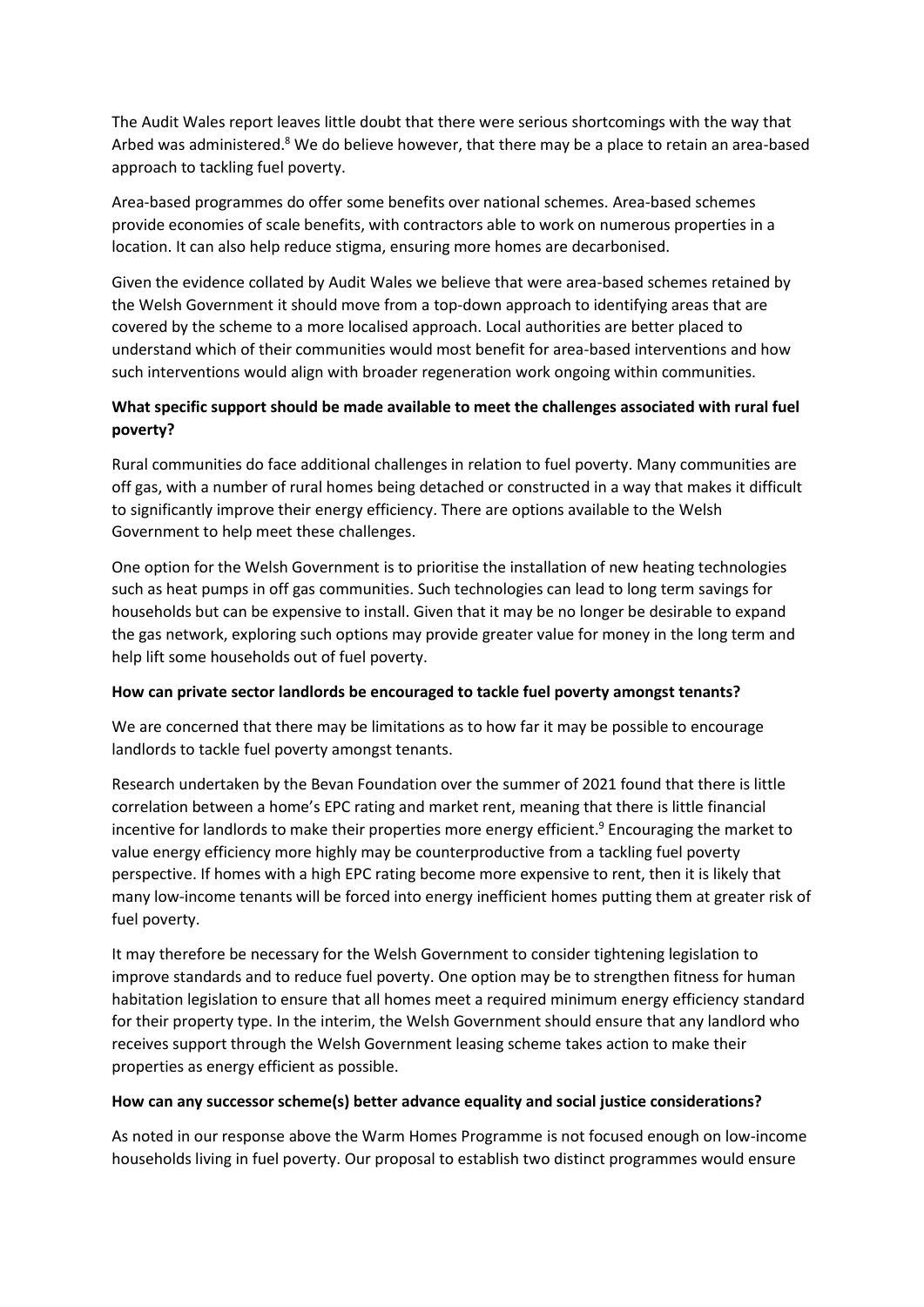that there was a greater focus on fuel poverty itself, ensuring better advancement of equality and social justice considerations.

# How can the Welsh Government ensure that the next iteration of the Warm Homes Programme better aligns with its efforts to decarbonise Welsh housing?

As noted above we propose that the Welsh Government should establish a distinct programme that focuses on decarbonising homes. To make a meaningful difference to the Welsh Government's net zero targets, the funding available for this programme should be increased significantly to maximise the number of properties that benefit from the scheme.

The Welsh Government should also ensure that the concerns raised by Audit Wales are considered when such a programme is designed.<sup>10</sup> The programme must take an all house approach to decarbonisation and ensure that environmentally damaging practices such as inserting new boilers in place of ones that could be repaired, is halted immediately.